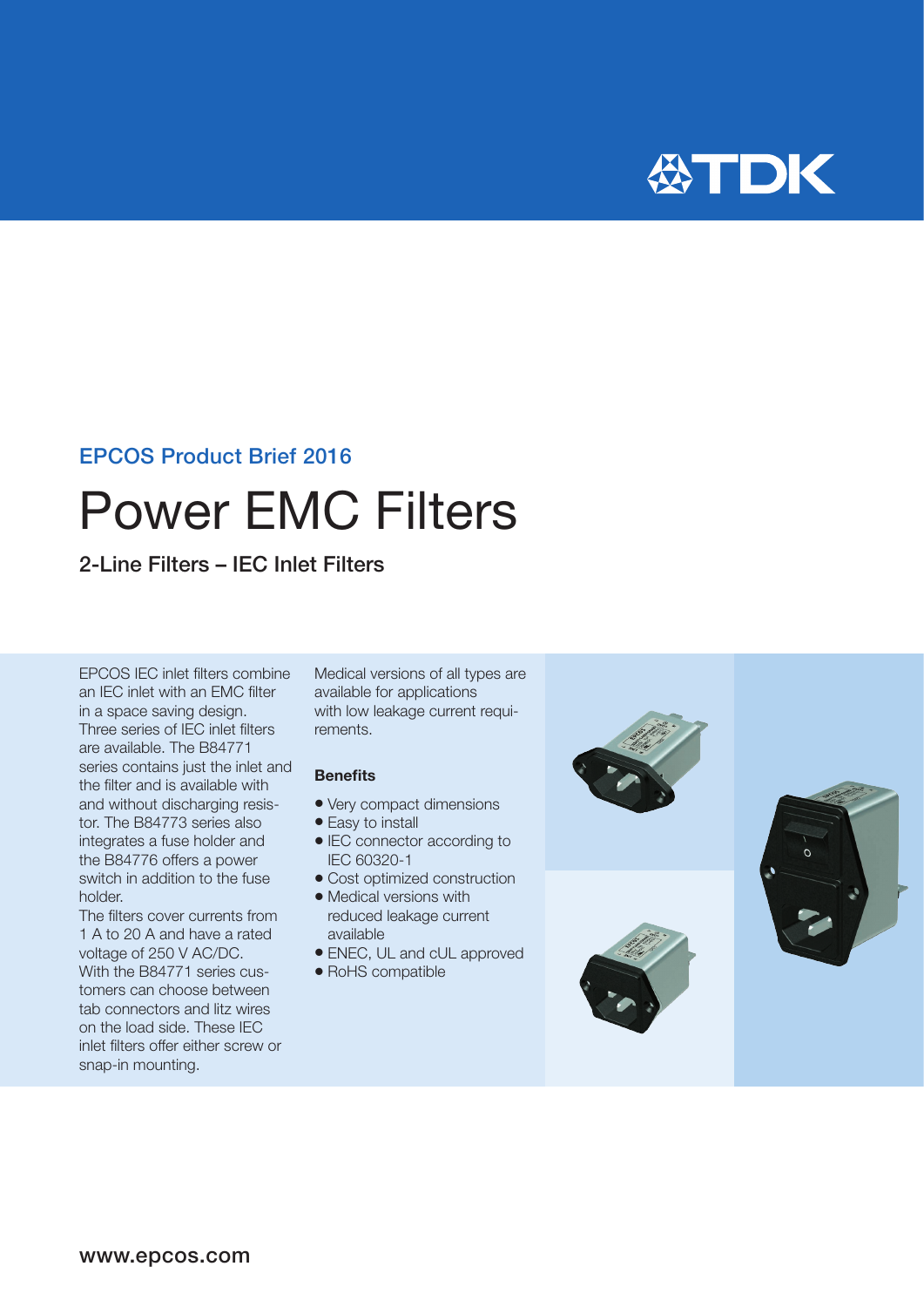# Power EMC Filters

connector

| B84771                       |  |
|------------------------------|--|
| 2-line filters with IEC $\,$ |  |

| <b>Characteristics and ordering codes</b>                                                           |                      |                           |                 |                        |                          |                        |                      |                              |          |          |
|-----------------------------------------------------------------------------------------------------|----------------------|---------------------------|-----------------|------------------------|--------------------------|------------------------|----------------------|------------------------------|----------|----------|
| $I_R$                                                                                               | $C_R$                | $\mathbf{C}_{\mathbf{R}}$ | $L_{R}$         | $I_{LK}$ <sup>1)</sup> | $R_{dis}$                | Approx.                | <b>Ordering code</b> | <b>Approvals</b>             |          |          |
| А                                                                                                   | X <sub>2</sub><br>μF | <b>Y2</b><br>pF           | mH              | mA                     | M <sub>2</sub>           | weight<br>$\mathbf{g}$ |                      | $\mathbb{R}$ of $\mathbb{R}$ |          |          |
| Screw mounting versions with tab connectors $6.3 \times 0.8$ mm <sup>2</sup><br>$V_B = 250$ V AC/DC |                      |                           |                 |                        |                          |                        |                      |                              |          |          |
| $\mathbf{1}$                                                                                        | $1 \times 0.1$       | $2 \times 2200$           | $2 \times 12$   | 0.173                  | $\mathbf{1}$             | 40                     | B84771A0001A000      | $\times$                     | $\times$ | $\times$ |
| 1                                                                                                   | $1 \times 0.1$       | $2 \times 2200$           | $2 \times 12$   | 0.173                  |                          | 40                     | B84771C0001A000      | $\times$                     | $\times$ | $\times$ |
| 1                                                                                                   | $1 \times 0.1$       |                           | $2 \times 12$   | $\Omega$               | $\mathbf{1}$             | 40                     | B84771M0001A000      | $\times$                     | $\times$ | $\times$ |
| 3                                                                                                   | $1 \times 0.1$       | $2 \times 2200$           | $2 \times 2.5$  | 0.173                  | 1                        | 40                     | B84771A0003A000      | $\times$                     | $\times$ | $\times$ |
| 3                                                                                                   | $1 \times 0.1$       | $2 \times 2200$           | $2 \times 2.5$  | 0.173                  | $\overline{\phantom{0}}$ | 40                     | B84771C0003A000      | $\times$                     | $\times$ | $\times$ |
| 3                                                                                                   | $1 \times 0.1$       |                           | $2 \times 2.5$  | 0                      | 1                        | 40                     | B84771M0003A000      | $\times$                     | $\times$ | $\times$ |
| 6                                                                                                   | $1 \times 0.1$       | $2 \times 2200$           | $2 \times 0.84$ | 0.173                  | 1                        | 40                     | B84771A0006A000      | $\times$                     | $\times$ | $\times$ |
| 6                                                                                                   | $1 \times 0.1$       | $2 \times 2200$           | $2 \times 0.84$ | 0.173                  |                          | 40                     | B84771C0006A000      | $\times$                     | $\times$ | $\times$ |
| 6                                                                                                   | $1 \times 0.1$       | $\overline{\phantom{0}}$  | $2 \times 0.84$ | $\Omega$               | 1                        | 40                     | B84771M0006A000      | $\times$                     | $\times$ | $\times$ |
| 8                                                                                                   | $1 \times 0.1$       | $2 \times 2200$           | $2 \times 0.45$ | 0.173                  | 1                        | 40                     | B84771A0008A000      | $\times$                     | $\times$ | $\times$ |
| 8                                                                                                   | $1 \times 0.1$       | $2 \times 2200$           | $2 \times 0.45$ | 0.173                  |                          | 40                     | B84771C0008A000      | $\times$                     | $\times$ | $\times$ |
| 8                                                                                                   | $1 \times 0.1$       |                           | $2 \times 0.45$ | $\mathbf{0}$           | 1                        | 40                     | B84771M0008A000      | $\times$                     | $\times$ | $\times$ |
| 10                                                                                                  | $1 \times 0.1$       | $2 \times 2200$           | $2 \times 0.24$ | 0.173                  | $\mathbf{1}$             | 40                     | B84771A0010A000      | $\times$                     | $\times$ | $\times$ |
| 10                                                                                                  | $1 \times 0.1$       | $2 \times 2200$           | $2 \times 0.24$ | 0.173                  |                          | 40                     | B84771C0010A000      | $\times$                     | $\times$ | $\times$ |
| 10                                                                                                  | $1 \times 0.1$       | $\overline{\phantom{0}}$  | $2 \times 0.24$ | 0                      | 1                        | 40                     | B84771M0010A000      | $\times$                     | $\times$ | $\times$ |
| 12                                                                                                  | $1 \times 0.1$       | $2 \times 2200$           | $2 \times 0.14$ | 0.173                  | 1                        | 40                     | B84771A0012A000      | $\times^{2}$                 | $\times$ | $\times$ |
| 12                                                                                                  | $1 \times 0.1$       | $2 \times 2200$           | $2 \times 0.14$ | 0.173                  |                          | 40                     | B84771C0012A000      | $\times^{2}$                 | $\times$ | $\times$ |
| 12                                                                                                  | $1 \times 0.1$       |                           | $2 \times 0.14$ | $\mathbf{0}$           | 1                        | 40                     | B84771M0012A000      | $\times^{2}$                 | $\times$ | $\times$ |
| 15                                                                                                  | $1 \times 0.1$       | $2 \times 2200$           | $2 \times 0.09$ | 0.173                  | $\mathbf{1}$             | 40                     | B84771A0015A000      | $\times^{2}$                 | $\times$ | $\times$ |
| 15                                                                                                  | $1 \times 0.1$       | $2 \times 2200$           | $2 \times 0.09$ | 0.173                  |                          | 40                     | B84771C0015A000      | $\times^{2}$                 | $\times$ | $\times$ |
| 15                                                                                                  | $1 \times 0.1$       |                           | $2 \times 0.09$ | $\mathbf{0}$           | $\mathbf{1}$             | 40                     | B84771M0015A000      | $\times^{2}$                 | $\times$ | $\times$ |
| 16                                                                                                  | $1 \times 0.33$      | $2 \times 2200$           | $2 \times 0.4$  | 0.173                  | 1                        | 130                    | B84771A0016A000      | $\times$                     | $\times$ | $\times$ |
| 16                                                                                                  | $1 \times 0.33$      |                           | $2 \times 0.4$  | $\mathbf{0}$           | $\mathbf{1}$             | 130                    | B84771M0016A000      | $\times$                     | $\times$ | $\times$ |
| 20                                                                                                  | $1 \times 0.33$      | $2 \times 2200$           | $2 \times 0.3$  | 0.173                  | $\mathbf{1}$             | 130                    | B84771A0020A000      | $\times^{2}$                 | $\times$ | $\times$ |
| 20                                                                                                  | $1 \times 0.33$      | $\overline{\phantom{0}}$  | $2 \times 0.3$  | $\Omega$               | 1                        | 130                    | B84771M0020A000      | $x^{2}$                      | $\times$ | $\times$ |

 $x =$  Approval granted

1) Calculation according to IEC 60939-1, annex A, at rated voltage and 50 Hz. In practice are up to double values to be expected due to the insulation resistance values of the used ceramic capacitors. For the medical version results computationally the value 0. In practice

are values 1 ... 2 mA to be expected due to the insulation resistance values of the used materials.

<sup>2)</sup> ENEC approval at 12 A and 15 A types with 10 A, at 20 A type with 16 A

 $\frac{\triangle}{EPCOS}$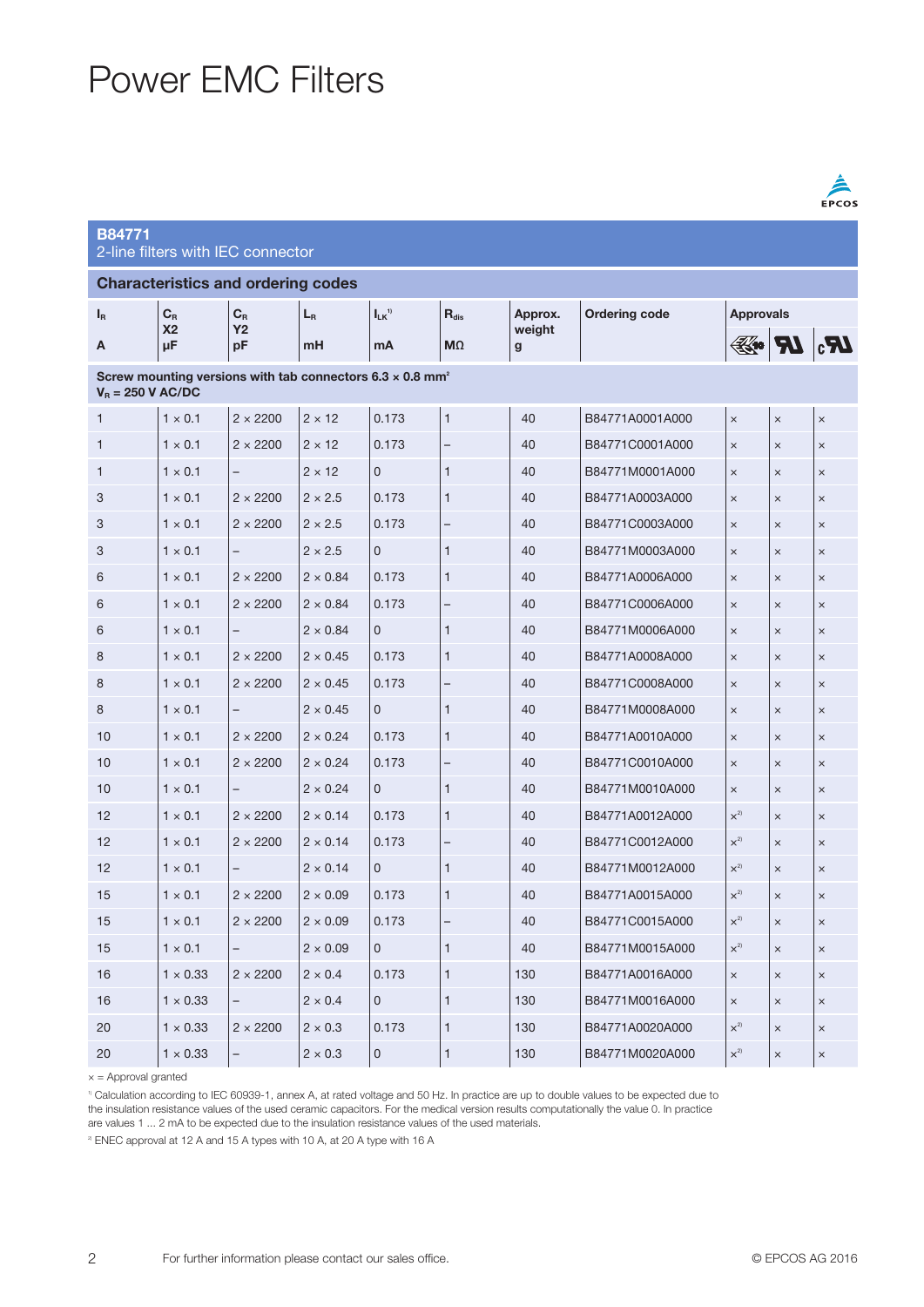| ≡<br>٠<br>г<br>c<br>Р |  |
|-----------------------|--|

### B84771 2-line filters with IEC connector

#### Characteristics and ordering codes  $I_{LK}$ <sup>1]</sup>  $R_{dis}$ Ordering code Approvals IR  $C_R$  $C_R$ LR Approx. X2 Y2 weight  $|H_0|$   $|H_0|$ MΩ A µF pF mH mA g Snap-in versions with tab connectors  $6.3 \times 0.8$  mm<sup>2</sup>  $V_R = 250$  V AC/DC  $1 \times 0.1$   $2 \times 2200$   $2 \times 12$  0.173 1 40 B84771A3001A000  $\times$   $\times$ 1  $1 \times 0.1$  –  $2 \times 12$  0 1 40 B84771M3001A000  $\times$   $\times$   $\times$ 3  $1 \times 0.1$   $2 \times 2200$   $2 \times 2.5$  0.173 1 40 B84771A3003A000  $\times$   $\times$   $\times$ 3 1 × 0.1 – 2 × 2.5 0 1 40 B84771M3003A000 × × × 6  $1 \times 0.1$   $2 \times 2200$   $2 \times 0.84$  0.173 1 40 B84771A3006A000  $\times$   $\times$   $\times$ 6  $|1 \times 0.1|$  –  $|2 \times 0.84|0|$  1 40 B84771M3006A000  $|x| \times |x|$ 8  $1 \times 0.1$   $2 \times 2200$   $2 \times 0.45$  0.173  $1$  40 B84771A3008A000  $\times$   $\times$ 8  $1 \times 0.1$  –  $2 \times 0.45$  0 1 40 B84771M3008A000  $\times$   $\times$   $\times$ 10  $1 \times 0.1$   $2 \times 2200$   $2 \times 0.24$  0.173 1 40 B84771A3010A000  $\times$   $\times$   $\times$ 10  $1 \times 0.1$  –  $2 \times 0.24$  0 1 40 B84771M3010A000  $\times$   $\times$   $\times$ 12  $1 \times 0.1$   $2 \times 2200$   $2 \times 0.14$   $0.173$  1  $40$  B84771A3012A000  $\vert x^2 \vert$  x  $\vert x \vert$ 12  $1 \times 0.1$  –  $2 \times 0.14$  0 1 40 B84771M3012A000  $\times^2$   $\times$   $\times$ 15  $|1 \times 0.1 |2 \times 2200 |2 \times 0.09 |0.173 |1$  40 B84771A3015A000  $|x^2 |x |^2$ 15  $|1 \times 0.1|$  –  $|2 \times 0.09|0|$  1 40 B84771M3015A000  $|x^2| \times |x|$ Screw mounting versions with litz wires  $V_R = 250$  V AC/DC 1  $\vert 1 \times 0.1 \vert 2 \times 2200 \vert 2 \times 12 \vert 0.173 \vert 1 \vert 40 \vert 884771A0001L000$ 1  $1 \times 0.1$  –  $2 \times 12$  0 1 40 B84771M0001L000  $\times$   $\times$   $\times$ 3  $1 \times 0.1$   $2 \times 2200$   $2 \times 2.5$  0.173 1 40 B84771A0003L000  $\times$   $\times$   $\times$ 3  $1 \times 0.1$  –  $2 \times 2.5$  0 1 40 B84771M0003L000  $\times$   $\times$   $\times$ 6  $1 \times 0.1$   $2 \times 2200$   $2 \times 0.84$  0.173 1 40 B84771A0006L000  $\times$   $\times$   $\times$ 6  $|1 \times 0.1|$  –  $|2 \times 0.84|0|$  1 40 B84771M0006L000  $|x| \times |x|$ 8  $1 \times 0.1$   $2 \times 2200$   $2 \times 0.45$  0.173 1 40 B84771A0008L000  $\times$   $\times$   $\times$ 8 1 × 0.1 – 2 × 0.45 0 1 40 B84771M0008L000 × × × 10  $1 \times 0.1$   $2 \times 2200$   $2 \times 0.24$  0.173 1 40 B84771A0010L000  $\times$   $\times$   $\times$ 10  $1 \times 0.1$  –  $2 \times 0.24$  0 11 40 B84771M0010L000  $\times$   $\times$   $\times$ 12  $1 \times 0.1$   $2 \times 2200$   $2 \times 0.14$   $0.173$  1  $40$  B84771A0012L000  $\vert x^2 \vert$  x  $\vert x \vert$ 12  $|1 \times 0.1|$  –  $|2 \times 0.14|$  0 1 40 B84771M0012L000  $|x^2|$  x  $|x|$ 15 1 × 0.1 2 × 2200 2 × 0.09 0.173 1 40 B84771A0015L000 ×2) × ×

 $x =$  Approval granted

1) Calculation according to IEC 60939-1, annex A, at rated voltage and 50 Hz. In practice are up to double values to be expected due to the insulation resistance values of the used ceramic capacitors. For the medical version results computationally the value 0. In practice are values 1 ... 2 mA to be expected due to the insulation resistance values of the used materials.

15  $|1 \times 0.1|$  –  $|2 \times 0.09|0|$  1 40 B84771M0015L000  $|x^2| \times |x|$ 

<sup>2)</sup> ENEC approval at 12 A and 15 A types with 10 A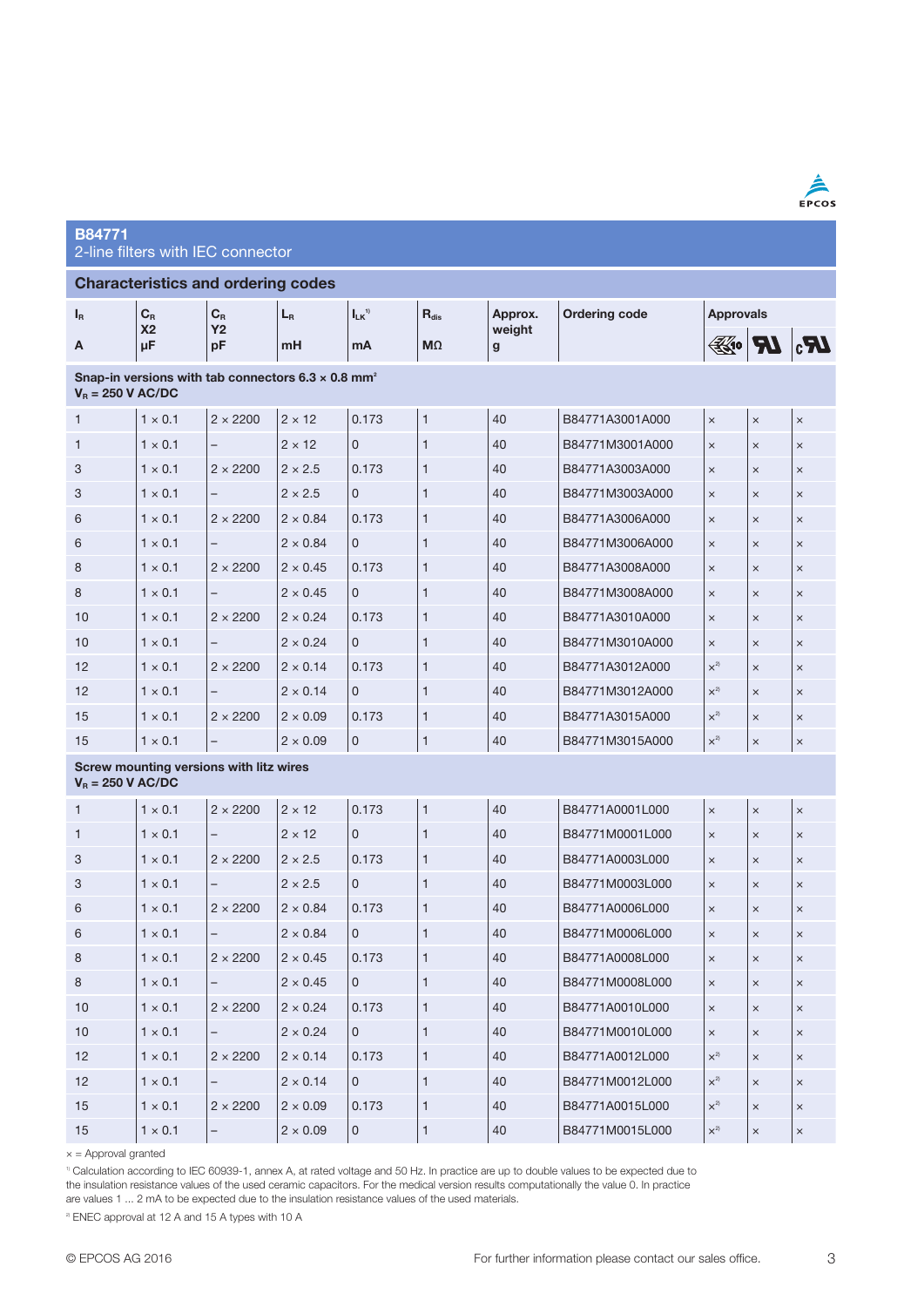

 $\frac{\hat{A}}{\text{EPCOS}}$ 

#### B84773

2-line filters with IEC connector and fuse holder

#### Characteristics and ordering codes

| $I_R$               | $C_R$<br>X <sub>2</sub> | $C_R$                    | $L_{R}$        | $I_{LK}$ <sup>1)</sup> | $R_{\text{bled}}$ | Approx.<br>weight<br>g |                 | <b>Ordering code</b> | <b>Approvals</b> |            |  |
|---------------------|-------------------------|--------------------------|----------------|------------------------|-------------------|------------------------|-----------------|----------------------|------------------|------------|--|
| A                   | μF                      | <b>Y2</b><br>pF          | m <sub>H</sub> | mA                     | $M\Omega$         |                        |                 | $\mathbb{K}$ 10      |                  | $I\!\!R_3$ |  |
| $V_B = 250$ V AC/DC |                         |                          |                |                        |                   |                        |                 |                      |                  |            |  |
| $\mathbf{1}$        | $1 \times 0.1$          | $2 \times 2200$          | $2 \times 5.4$ | 0.173                  | $\mathbf{1}$      | 55                     | B84773A0001A000 | $\times$             | $\times$         | $\times$   |  |
| $\mathbf{1}$        | $1 \times 0.1$          | -                        | $2 \times 5.4$ | $\mathbf{0}$           | $\overline{1}$    | 55                     | B84773M0001A000 | $\times$             | $\times$         | $\times$   |  |
| $\overline{2}$      | $1 \times 0.1$          | $2 \times 2200$          | $2 \times 2.7$ | 0.173                  | $\mathbf{1}$      | 55                     | B84773A0002A000 | $\times$             | $\times$         | $\times$   |  |
| $\overline{2}$      | $1 \times 0.1$          | -                        | $2 \times 2.7$ | $\mathbf{0}$           | 1                 | 55                     | B84773M0002A000 | $\times$             | $\times$         | $\times$   |  |
| $\overline{4}$      | $1 \times 0.1$          | $2 \times 2200$          | $2 \times 1.1$ | 0.173                  | $\mathbf{1}$      | 55                     | B84773A0004A000 | $\times$             | $\times$         | $\times$   |  |
| $\overline{4}$      | $1 \times 0.1$          | $\overline{\phantom{0}}$ | $2 \times 1.1$ | $\mathbf{0}$           | $\mathbf{1}$      | 55                     | B84773M0004A000 | $\times$             | $\times$         | $\times$   |  |
| 6                   | $1 \times 0.1$          | $2 \times 2200$          | $2 \times 0.3$ | 0.173                  | $\mathbf{1}$      | 55                     | B84773A0006A000 | $\times$             | $\times$         | $\times$   |  |
| 6                   | $1 \times 0.1$          | -                        | $2 \times 0.3$ | $\Omega$               | 1                 | 55                     | B84773M0006A000 | $\times$             | $\times$         | $\times$   |  |
| 10                  | $1 \times 0.1$          | $2 \times 2200$          | $2 \times 0.2$ | 0.173                  | $\mathbf{1}$      | 75                     | B84773A0010A000 | $\times$             | $\times$         | $\times$   |  |
| 10                  | $1 \times 0.1$          | -                        | $2 \times 0.2$ | $\mathbf 0$            | 1                 | 75                     | B84773M0010A000 | $\times$             | $\times$         | $\times$   |  |

#### B84776

|  | 2-line filters with IEC connector, fuse holder and switch |  |  |
|--|-----------------------------------------------------------|--|--|
|  |                                                           |  |  |

#### Characteristics and ordering codes

| $I_R$               | $C_R$                | $C_R$                    | $L_{R}$         | $I_{LK}$ <sup>1)</sup> | $R_{\text{beed}}$ | weight<br>g | Approx.         | <b>Ordering code</b> |          | <b>Approvals</b> |  |  |
|---------------------|----------------------|--------------------------|-----------------|------------------------|-------------------|-------------|-----------------|----------------------|----------|------------------|--|--|
| A                   | X <sub>2</sub><br>μF | <b>Y2</b><br>pF          | m <sub>H</sub>  | mA                     | $M\Omega$         |             |                 | $\mathbb{K}$ 10      |          | <b>A</b>         |  |  |
| $V_B = 250$ V AC/DC |                      |                          |                 |                        |                   |             |                 |                      |          |                  |  |  |
| $\mathbf{1}$        | $1 \times 0.22$      | $2 \times 2200$          | $2 \times 7.6$  | 0.173                  | $\mathbf{1}$      | 90          | B84776A0001A000 | $\times$             | $\times$ | $\times$         |  |  |
| $\mathbf{1}$        | $1 \times 0.22$      | $\overline{\phantom{m}}$ | $2 \times 7.6$  | $\mathbf 0$            | 1                 | 90          | B84776M0001A000 | $\times$             | $\times$ | $\times$         |  |  |
| $\overline{2}$      | $1 \times 0.22$      | $2 \times 2200$          | $2 \times 2.0$  | 0.173                  | $\mathbf{1}$      | 90          | B84776A0002A000 | $\times$             | $\times$ | $\times$         |  |  |
| $\overline{2}$      | $1 \times 0.22$      | $\qquad \qquad -$        | $2 \times 2.0$  | $\Omega$               | 1                 | 90          | B84776M0002A000 | $\times$             | $\times$ | $\times$         |  |  |
| $\overline{4}$      | $1 \times 0.22$      | $2 \times 2200$          | $2 \times 1.0$  | 0.173                  | $\mathbf{1}$      | 90          | B84776A0004A000 | $\times$             | $\times$ | $\times$         |  |  |
| $\overline{4}$      | $1 \times 0.22$      | -                        | $2 \times 1.0$  | $\Omega$               | 1                 | 90          | B84776M0004A000 | $\times$             | $\times$ | $\times$         |  |  |
| 6                   | $1 \times 0.22$      | $2 \times 2200$          | $2 \times 0.46$ | 0.173                  | $\mathbf{1}$      | 90          | B84776A0006A000 | $\times$             | $\times$ | $\times$         |  |  |
| 6                   | $1 \times 0.22$      | $\qquad \qquad -$        | $2 \times 0.46$ | $\Omega$               | 1                 | 90          | B84776M0006A000 | $\times$             | $\times$ | $\times$         |  |  |
| 10                  | $1 \times 0.22$      | $2 \times 2200$          | $2 \times 0.33$ | 0.173                  | $\mathbf{1}$      | 130         | B84776A0010A000 | $\times$             | $\times$ | $\times$         |  |  |
| 10                  | $1 \times 0.22$      | -                        | $2 \times 0.33$ | $\overline{0}$         |                   | 130         | B84776M0010A000 | $\times$             | $\times$ | $\times$         |  |  |

 $x =$  Approval granted

1) Calculation according to IEC 60939-1, annex A, at rated voltage and 50 Hz. In practice are up to double values to be expected due to the insulation resistance values of the used ceramic capacitors. For the medical version results computationally the value 0. In practice are values 1 ... 2 mA to be expected due to the insulation resistance values of the used materials.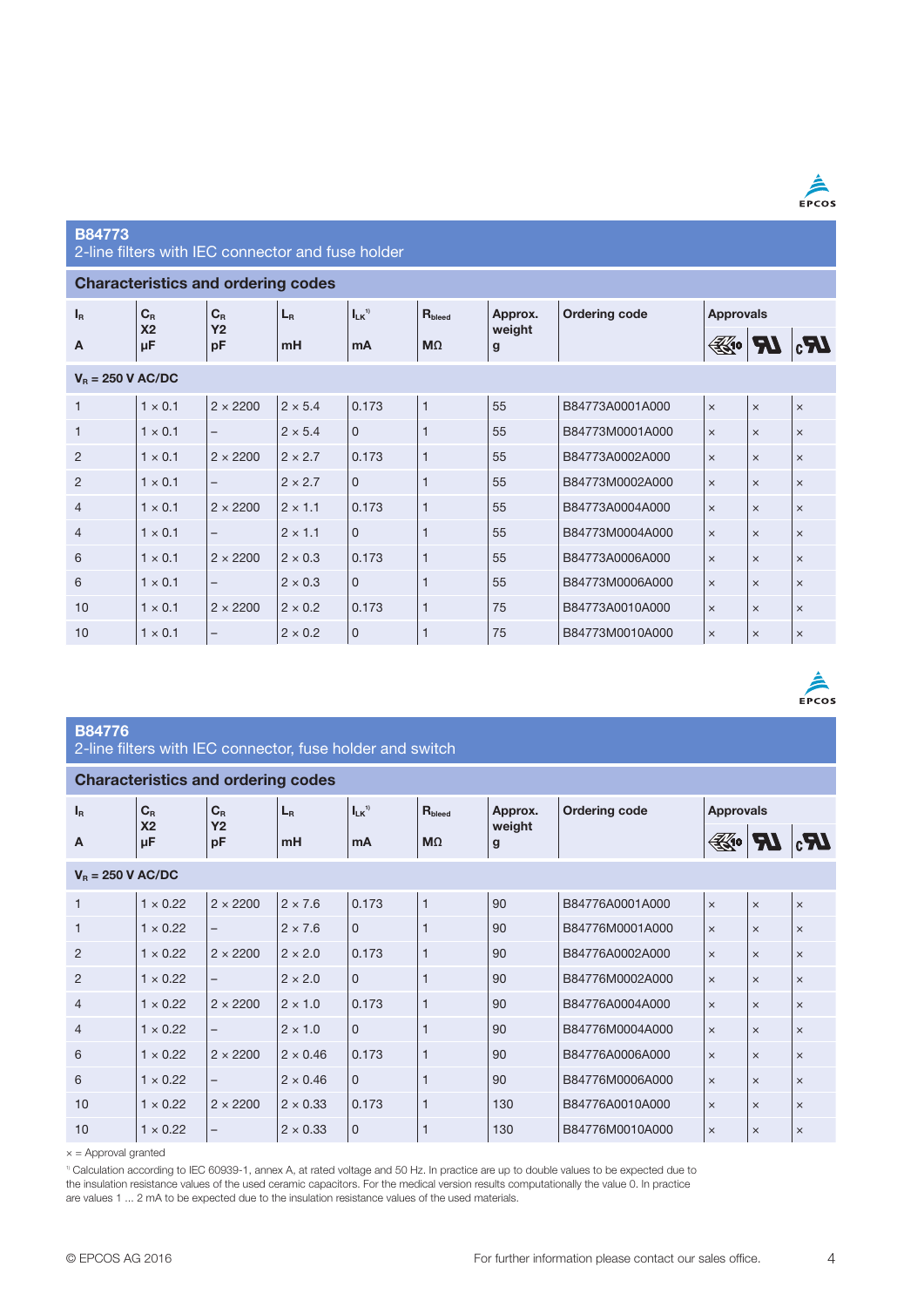## Power EMC Filters



#### B84771



Dimensional drawings of snap-in versions, snapper on vertical side (1 A ... 15 A types)







Dimensional drawings of versions with litz wire output



#### B84773 B84776